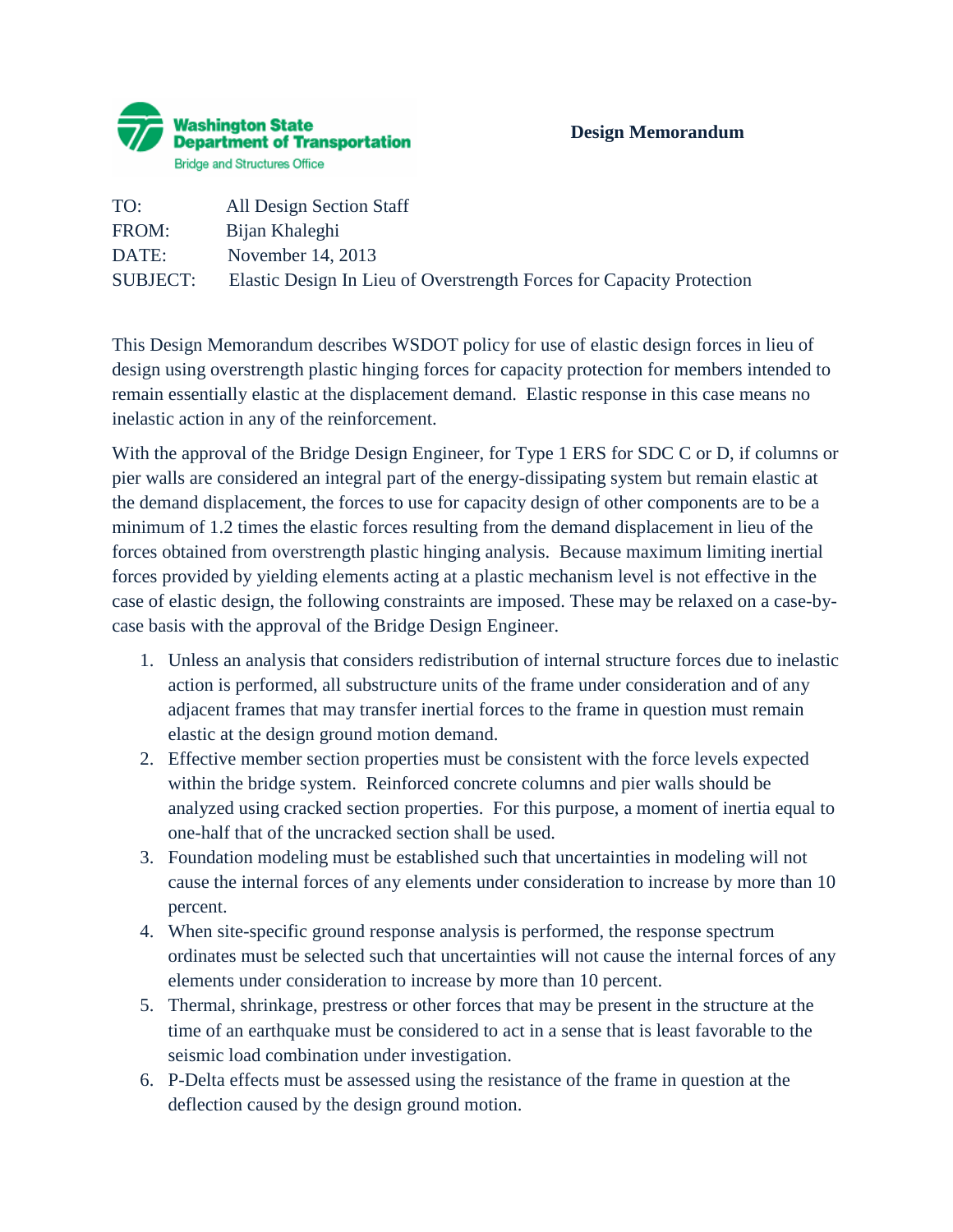- 7. Joint shear effects must be assessed with a minimum of the calculated elastic internal forces applied to the joint.
- 8. Detailing as normally required in either SDC C or D, as appropriate, must be provided.

It is permitted to use expected material strengths for the determination of member strengths for elastic response of members.

The use of elastic design in lieu of overstrength plastic hinging forces for capacity protection described above shall only be considered if designer demonstrates that capacity design of Article 4.11 of the AASHTO Guide Specifications for LRFD Bridge Seismic Design is not feasible due to geotechnical or structural reasons.

## **Background**

In some cases, because of architectural considerations or for other reasons, columns or pier walls intended to act as an integral part of the energy-dissipating system, have cross-sections that are larger than that required to resist the applied seismic loading. As such, the overstrength plastic moment capacity of these elements can be greater than the unreduced elastic forces. Consequently, capacity design based on the forces obtained from overstrength analysis tends to be overly conservative and potentially excessively expensive. However, certain modes of failure in columns or pier walls, such as shear, may be brittle in nature and are thus sensitive to input force levels. Therefore, the internal design forces should be conservatively determined, and a number of constraints are imposed to ensure that design is appropriately conservative. The constraints are intended to address uncertainties in the response and require the designer to conservatively estimate internal forces.

It is good practice to identify and check the lateral load path to ensure that no portions of the load path are weaker than the elements that establish the plastic capacity of the substructure (e.g., plastic hinging in the columns). Therefore, checks of the load path are suggested, but full capacity design using plastic overstrength forces is not required.

The design of substructures using the elastic forces associated with the design ground motion is permitted in SDC B, although not encouraged, because potentially larger ground motions could produce undesirable performance, including collapse or partial collapse of the bridge. Use of ductile design with capacity design principles provides margin against poor performance in ground motions larger than the design level due to the inherent displacement capacity in a suitably ductile structure.

If you have any questions regarding these issues, please contact Chyuan-Shen Lee at 360 705- 7441 [\(LeeCh@wsdot.wa.gov](mailto:LeeCh@wsdot.wa.gov) ) or Bijan Khaleghi at 360-705-7181 [\(KhalegB@wsdot.wa.gov\)](mailto:KhalegB@wsdot.wa.gov) .

- cc: Mark Gaines, Bridge Construction 47354
	- F. Posner, Bridge and Structures 47340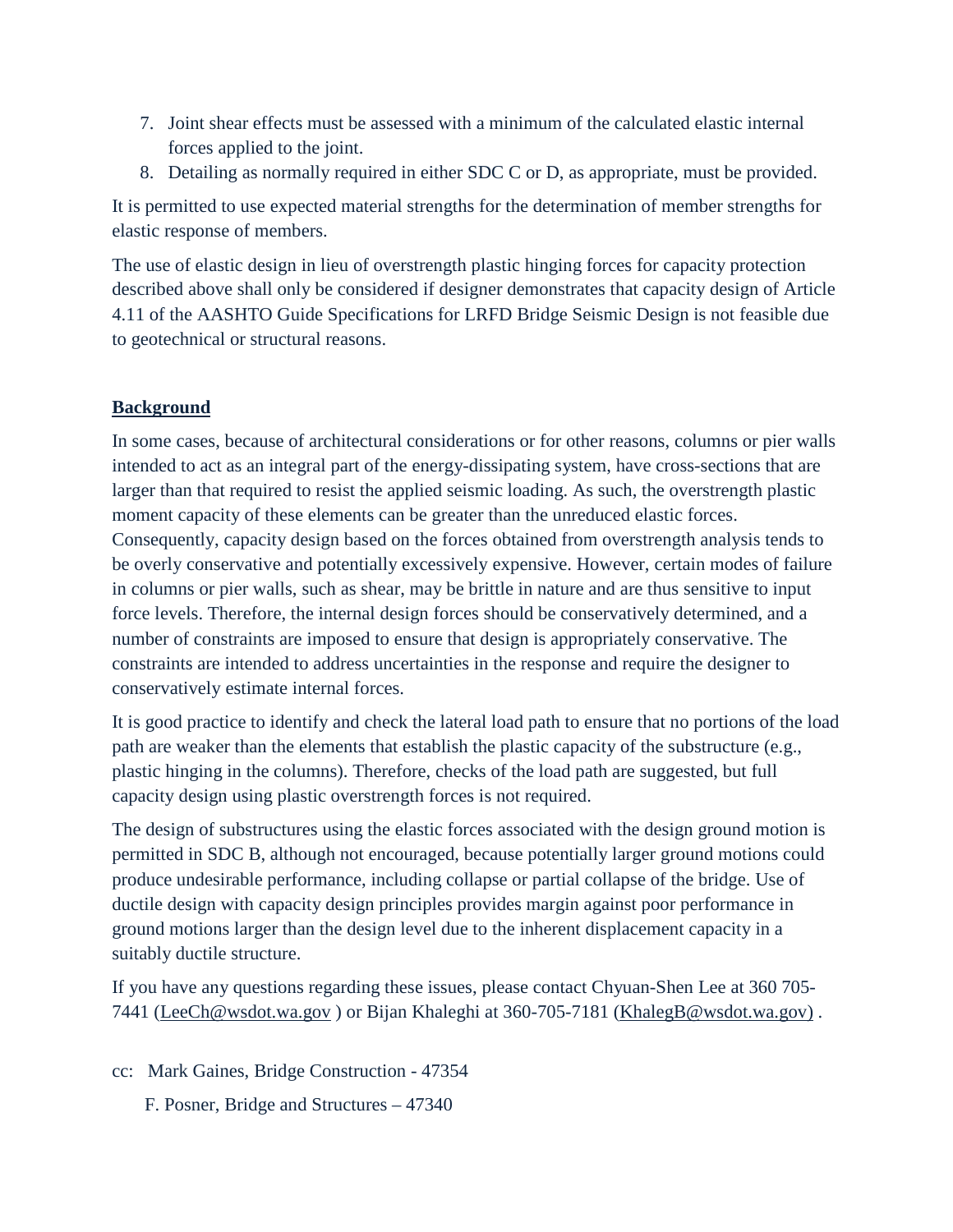## **BDM Revision:**

## **Revise the first paragraph of BDM Article 4.2.2as follows:**

## *4.2.2 Earthquake Resisting Systems (ERS) Requirements for SDCs C and D*

With the approval of the Bridge Design Engineer, for Type 1 ERS for SDC C or D, if columns or pier walls are considered an integral part of the energy-dissipating system but remain elastic at the demand displacement, the forces to use for capacity design of other components are to be a minimum of 1.2 times the elastic forces resulting from the demand displacement in lieu of the forces obtained from overstrength plastic hinging analysis. Because maximum limiting inertial forces provided by yielding elements acting at a plastic mechanism level is not effective in the case of elastic design, the following constraints are imposed. These may be relaxed on a case-bycase basis with the approval of the Bridge Design Engineer.

- 1. Unless an analysis that considers redistribution of internal structure forces due to inelastic action is performed, all substructure units of the frame under consideration and of any adjacent frames that may transfer inertial forces to the frame in question must remain elastic at the design ground motion demand.
- 2. Effective member section properties must be consistent with the force levels expected within the bridge system. Reinforced concrete columns and pier walls should be analyzed using cracked section properties. For this purpose, a moment of inertia equal to one-half that of the uncracked section shall be used.
- 3. Foundation modeling must be established such that uncertainties in modeling will not cause the internal forces of any elements under consideration to increase by more than 10 percent.
- 4. When site-specific ground response analysis is performed, the response spectrum ordinates must be selected such that uncertainties will not cause the internal forces of any elements under consideration to increase by more than 10 percent.
- 5. Thermal, shrinkage, prestress or other forces that may be present in the structure at the time of an earthquake must be considered to act in a sense that is least favorable to the seismic load combination under investigation.
- 6. P-Delta effects must be assessed using the resistance of the frame in question at the deflection caused by the design ground motion.
- 7. Joint shear effects must be assessed with a minimum of the calculated elastic internal forces applied to the joint.
- 8. Detailing as normally required in either SDC C or D, as appropriate, must be provided.

It is permitted to use expected material strengths for the determination of member strengths for elastic response of members.